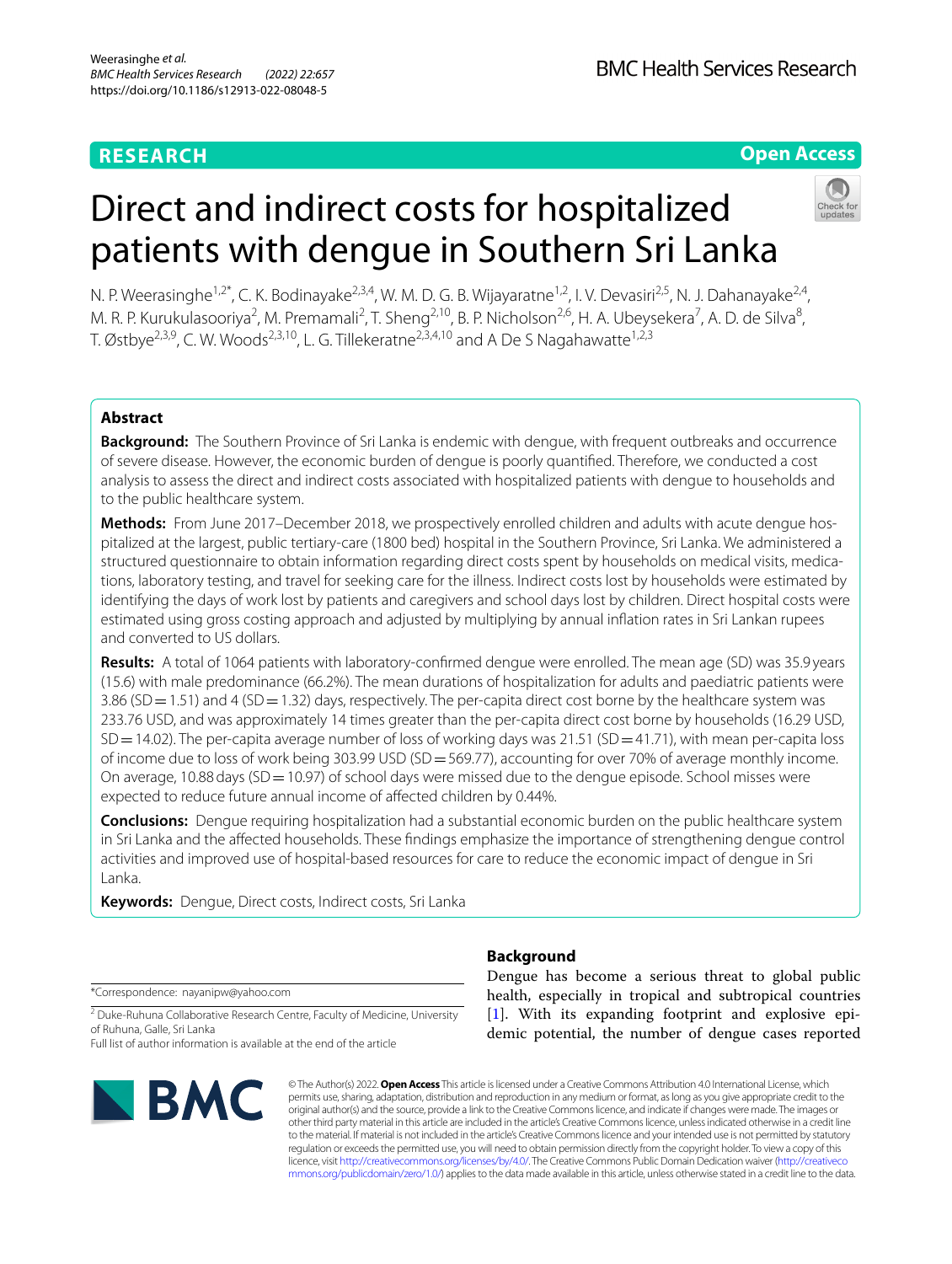to the World Health Organization (WHO) has increased dramatically recently, with an 8-fold rise over two decades from 2010 to 2019 [[2\]](#page-7-1). Dengue was frst identifed in Sri Lanka in the 1960s and after that the country has experienced epidemics from time to time [\[3](#page-7-2)]. A study conducted in a large tertiary care hospital in Southern province of Sri Lanka has identifed that acute dengue accounts for 40% of the febrile illnesses in hospitalized patients [\[4](#page-7-3)]. Annually, the number of cases reported to the national Epidemiology Unit ranges from 30,000 to 100,000. However, in 2017, Sri Lanka experienced the worst epidemic of dengue in recent times, with 186,101 cases reported [[5\]](#page-7-4). In 2018, 51,659 dengue cases were reported, but the cases then doubled to reach 105,049 a year later. As in the rest of the world, dengue is having an increasingly large impact on Sri Lanka's public health.

Dengue can pose a substantial economic burden for the afected patients and their families in regions where the disease is endemic. These economic costs can be either direct, with expenses paid out-of-pocket such as for medical visits, travelling, laboratory investigations and medications, or indirect, such as from absenteeism from work or school leading to the current or future income losses. Direct costs can further be categorized into medical (such as for medical visits, laboratory investigations and medications) and non-medical direct costs (such as for travelling). In India, where most of the medical costs are paid out of pocket, hospitalization for dengue has caused severe economic stress on households, with median direct costs for an illness episode varying from 179.80 to 933.51 USD (Panmei K, 2019) or 41–214% of the average monthly household income in India. In contrast, in Tailand, where free medical care is available, household expenses for a hospitalized dengue case varied from 153.6 to 226.1 USD, accounting for 19–23% of the monthly household income [[6\]](#page-7-5). In addition to direct economic losses incurred by the household, data from dengue-endemic countries shows that there can be considerable impact from indirect economic losses on families of the afected patients. During a dengue outbreak in 2015, Southern Taiwan has experienced a reduction of 0.26% in the average income per capita and a negative linear impact on economic growth [[7\]](#page-7-6). Further, learning loss is an important consequence in children of schoolgoing age. Missed school days and associated learning losses can be converted to monetary terms in terms of predicted income loss in the future.

In addition to economic impact on patients and households, dengue can add a large economic burden to (public) healthcare systems. Especially during epidemic times, a large proportion of patients with suspected dengue may be hospitalized due to the inability to predict which patients may develop severe disease and associated life-threatening complications. A cost analysis from Colombia pointed out that the economic burden on the public healthcare sector is huge due to hospital admission and monitoring, as indicated by mean direct medical costs per case of hospitalized dengue fever (DF) and dengue haemorrhagic fever (DHF) (USD 235.8 and USD 1512.2, respectively) compared to costs for ambulatory DF (USD 52.8) [[8\]](#page-7-7). In Thailand, Okanurak K et al. showed that over half (54.8%) of the total expenditure for DHF was borne by government, and of the total 12.6 million USD spent in 1994 on healthcare, costs for prevention and control activities of dengue comprised 38.7% [\[9](#page-8-0)]. In addition to costs directly related to patient care in dengue, indirect costs for general administration, health records, information technology, human resources, and capital expenses in the hospital may also add indirect costs to the public healthcare system.

In Sri Lanka, a dengue-endemic country that provides free medical care through the country's public healthcare system, both individuals and the government may experience severe fnancial strain due to hospitalized dengue cases. Public healthcare system of Sri Lanka is statefunded and provides almost 50% of outpatient services, more than 90% of inpatient services and the entire preventative healthcare service. All services are provided by the government, free of charge to patients [[10\]](#page-8-1). In addition to the public healthcare system, a burgeoning private healthcare system exists and provides care to patients who pay out-of-pocket. Therefore, the public healthcare system as well as patients and their households bear the costs of illnesses. However, there is a paucity of data from Sri Lanka regarding the direct and indirect costs due to dengue. Cost analysis of dengue control activities and hospitalizations in Colombo district in Western Province by Thalagala N, 2016, has estimated average costs of hospitalization for paediatric and adult patients as USD 216–609 and USD 196–866 respectively, with personnel costs comprising nearly half (46%) of the expenditure  $[11]$ . The first cost-of-illness study on dengue from a leading children's hospital in Colombo has reported average costs of USD 228.8 and 110.2 per case of DHF and DF, with the government incurring 80% on average percapita expenditure [\[12](#page-8-3)]. Another study conducted in the same hospital estimated an average of USD 200 and 120 per case of DHF and DF, with a government contribution of 59% [\[13](#page-8-4)].

Meticulous analysis of dengue-related costs may show how to allocate funds so that scarce resources can be allocated to improve health in the most suitable ways. In addition, understanding the indirect economic impacts of dengue due to loss of patients' attendance in schools and occupations is important to efectively remediate these losses. Therefore, this study was aimed to estimate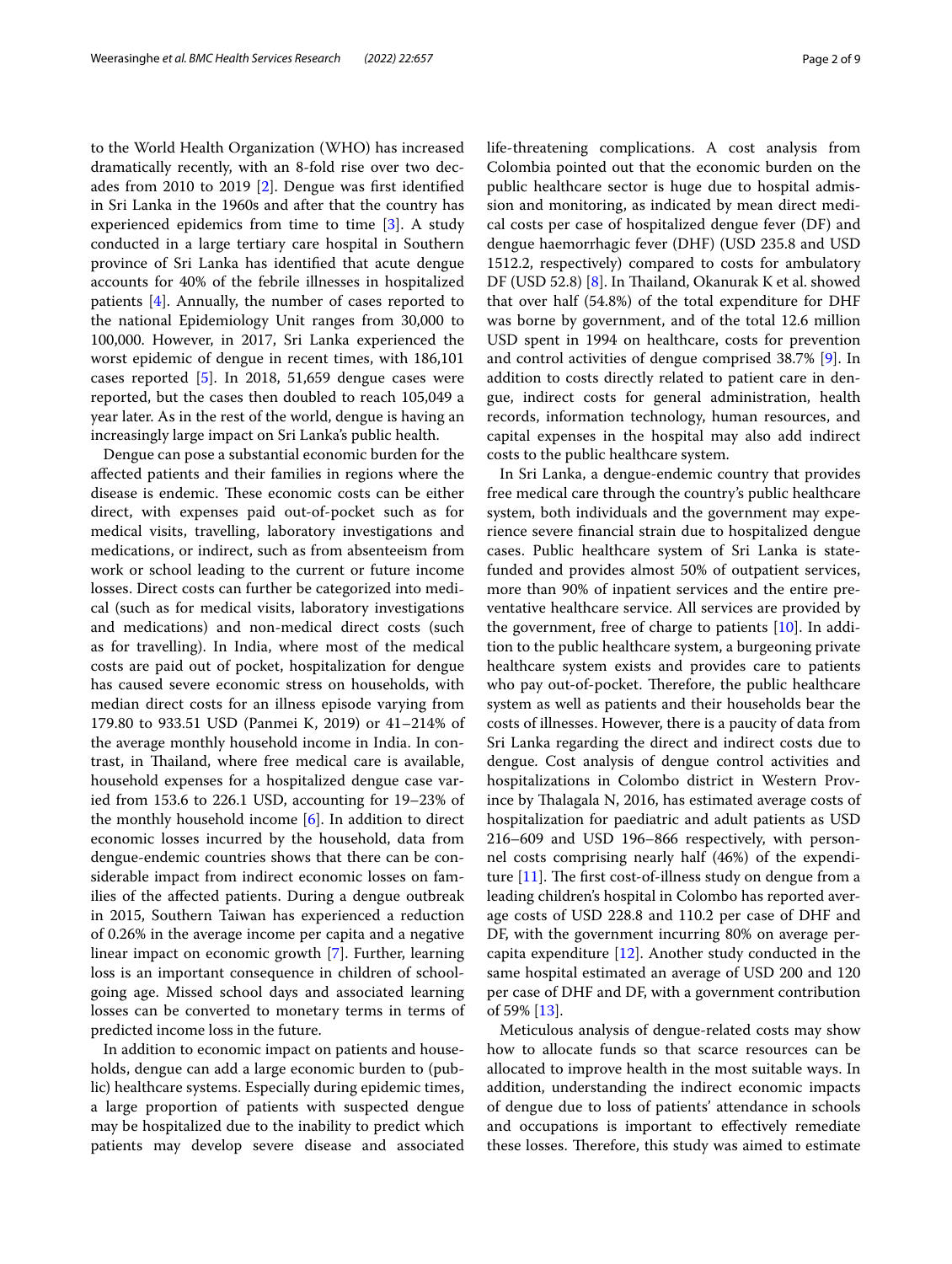the direct and indirect costs of hospitalized patients with dengue borne by households and the healthcare system in the Southern Province of Sri Lanka.

### **Methods**

#### **Characteristics of the study setting**

We based this cost analysis on patients hospitalized with dengue in the Southern Province of Sri Lanka, where 12% (2.5 million) of the Sri Lankan population lives [\[14](#page-8-5)]. Of that total population, almost 43% live in Galle District. Galle, being one of the three districts in the Southern Province, is in the wet zone of the country and has year-around dengue cases with peaks in May–September during the South-West monsoon rains [\[15\]](#page-8-6). Our study setting, Teaching Hospital Karapitiya (THK), is in Galle District. This 1800-bed public hospital is the largest tertiary care center in the Southern Province and provides all care, diagnostic testing, and treatment free of charge to patients. Although a tertiary care center, it also provides primary care with most admissions being self-referrals of patients in the surrounding regions.

#### **Dengue cohort**

We conducted a prospective cohort study enrolling consecutive patients with clinically suspected acute dengue from June 2017 to December 2018. Children  $\geq$ 1 year of age and adults with self-reported or documented fever (≥38.0°C/100.4°F) within the past 7days were recruited by trained research assistants. Patients were eligible for enrollment if they developed thrombocytopenia (platelet count  $\leq$ 100,000/ $\mu$ L) within 7 days of admission and met at least two clinical criteria consistent with dengue [[16\]](#page-8-7). For the purposes of this economic analysis, we only included patients who were confrmed to have acute dengue by laboratory testing: rapid NS1 antigen test positivity within 5days of onset of fever (Standard Diagnostics Bio Line Dengue NS1 Ag, Abbott, United States) or IgM antibody test positivity by ELISA method (Standard Diagnostics Dengue IgM capture ELISA, Abbott, United States) at day fve or more of illness in previously NS1 negative patients. Trained research assistants collected epidemiological and clinical data from patients at enrollment using a structured questionnaire. Information regarding the direct and indirect costs borne by individuals were collected, as described below. Patients were followed during hospitalization and information regarding diagnostic testing, treatments, and clinical outcomes were recorded. Patients also completed a convalescent visit by telephone call 2–4weeks after enrollment, during which information regarding post-discharge care utilization and medical expenses were obtained.

# **Costs to households and the healthcare system due to dengue**

Activity-based and gross costing approaches were used in the analysis. The cost of dengue to households was obtained for three time points: before hospital admission, during hospitalization and after discharge from the hospital. Costs to the public healthcare system were considered only during the hospitalized period.

#### *Direct costs to households*

At enrollment and the convalescent visit, we inquired about any out-of-pocket expenses that patients had prior to hospitalization, during hospitalization, and following discharge for the current illness episode. Direct costs for patients were categorized as direct medical costs and direct non-medical costs. Direct medical costs included costs for visits to medical personnel, medications and laboratory investigations, while direct non-medical costs included travel for receipt of healthcare. For visits to medical personnel, we considered any ambulatory visits the patient might have made for consulting a physician, a general practitioner/ medical officer or outpatient departments before admitting to hospital and after discharge from the hospital, since during hospitalized period patients do not need to pay for consultations. All expenses incurred were self-recalled by patients. Unit costs were calculated when possible (i.e., for medical visits and transportation).

### *Indirect costs to households*

Indirect costs were calculated using days of absenteeism from work for hospitalized patients and their care givers and missing school days for children. Salary loss due to illness was calculated using the average daily wage of a Sri Lankan adult of 2037.00 LKR or USD 13.65 in August 2018 [[17\]](#page-8-8) and the number of days of work missed prior to hospital admission, during hospitalization, and following hospital discharge. The percentage of reduction of the average income per capita in 2017 and 2018 due to the hospitalized patients with dengue illness was estimated.

Economic losses from loss of learning were calculated using published estimates showing an average increase of individual earnings by 8% per year of schooling across high-income countries  $[18]$ . The average number of schooling days per year was estimated to vary from 180 to 200 days in developed countries  $[19]$  $[19]$ . For the present study, number of days per school year was taken as 200. Percentage of reduction of annual future earnings was calculated for each child by using the number of missed school days to identify the proportion of school year missed, and then multiplied by 0.08. The median future income loss was reported as percentage of future annual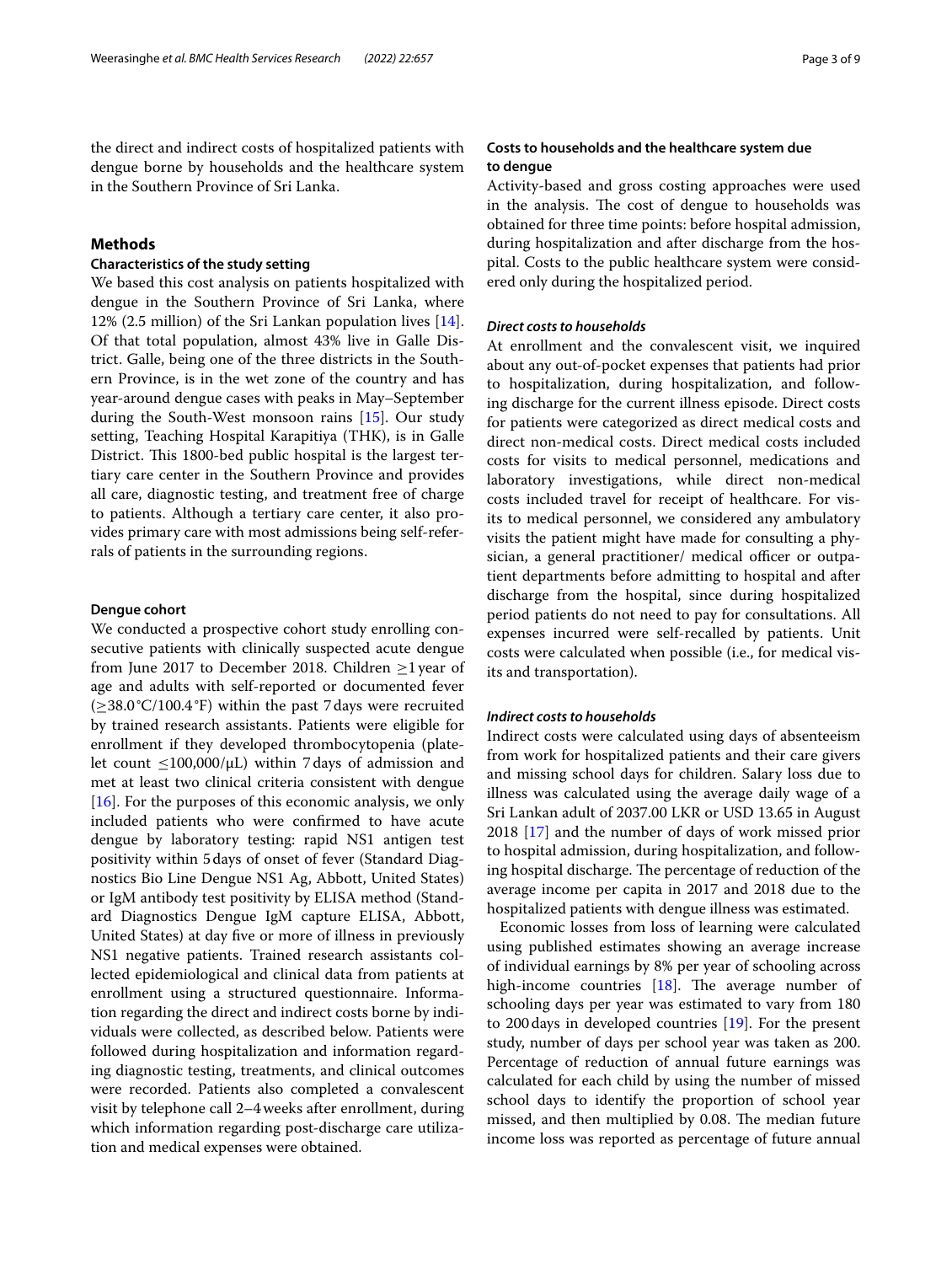income loss for both the patients who were of schoolgoing age and the school-going children at home due to ill parents.

#### *Direct costs to the healthcare system*

Gross costing approaches were used to estimate healthcare costs spent daily for caring for patients with dengue. Since in the present study we included patients with a high risk of developing severe dengue, cost estimates for maintaining an inward patient with DHF was drawn from Senanayake MP, in the year 2012, and the average daily cost was 5878 LKR (39.38 USD) [[12\]](#page-8-3). Average daily cost for a patient in a Sri Lankan intensive care unit (ICU) has been estimated as 16,712.63 LKR (112 USD) (Dassanayaka JH. 2008). Costs in Sri Lankan rupees were adjusted by multiplying by annual infation rates in Sri Lanka and then adjusting for USD [\[20](#page-8-11)]. For the patients who received inward care, the starting year was 2014 and for the patients who have received ICU care, the starting point was taken as 2008 and they were extrapolated to 2018 using the annual infation rates. In our study, these average daily costs were multiplied by the number of days spent in medical wards and in the ICU to calculate the gross cost spent per case. The gross cost was divided by the number of patients to calculate hospital cost per patient.

#### **Statistical analysis**

Descriptive analyses were conducted to determine total and average direct and indirect costs for hospitalized patients with dengue for household and for the public healthcare system. Missing values were imputed by selecting a point from the non-missing data that has a predicted value close to the predicted value of the missing ones. All values were calculated in US dollars with conversion rate for one LKR taken as 0.0067 USD in the year 2018 for the cost estimates.

#### **Ethical clearance**

Ethical approval was obtained from the Ethical Review Committee of the Faculty of Medicine, University of Ruhuna, Sri Lanka and the Duke University Institutional Review Board, US. Written informed consent was obtained from all adults and the parents or guardians of children <18years of age. Assent was obtained from children 12–17years of age.

# **Results**

#### **Study cohort**

A total of 1064 hospitalized patients (males- 704, 66.2%, mean age 35.9 years (SD = 15.6), adults 994, 93.4%) with laboratory-confrmed acute dengue were recruited between June 2017 and December 2018 (Table [1](#page-4-0)). More than half of patients were from urban/ semi-urban areas (576, 54.1%). Among 740 adults who responded, 541 (73%) were employed. Overall, 164 (15.4%) patients had studied to a level above secondary education (12th grade). Only 17 patients (1.6%) had received some portion of their care in the ICU while the others only had received in-ward care. The mean (SD) duration of hospitalization for adults and paediatric patients was 3.86 (1.51) and 4 (1.32) days respectively. Two patients (0.2%) died of complications due to dengue during the study period and they were not included in the cost assessment. The convalescent telephone visit was completed for 547 (51.4%) of patients.

# **Direct costs to households**

# *Costs for medical visits*

Two-thirds of the patients  $(n=784)$  reported costs for medical visits during some point in their illness. Perpatient mean expenditure on medical visits borne by households due to dengue and was 7.93 USD  $(SD=6.78)$ (Table [2\)](#page-4-1). The mean (SD) was 5.06 USD  $(4.86, n=344)$ before hospitalization and 6.54 USD (6.24, *n*=534) after discharge. Unit cost per medical visit was calculated as USD 0.285 (SD  $=$  0.49). Prior to hospitalization, the majority (687, 64.6%) reported at least one medical visit (mean number of visits per patient 5.96,  $SD = 4.86$ ) for the same illness. Most of these patients  $(91.8\%, n=631)$ had gone to a general practitioner while 5.5% (*n*=38) and 4.9% (*n*=34) had visited outpatient departments or a consultant physician, respectively. During the post discharge period from the hospital, 142 patients had medical visits; 103 had gone to GP and 16 to outpatient department.

### *Costs for medications*

Overall, per-patient mean cost (SD) spent on medications was 3.70 USD (4.86, *n*=182). A mean (SD) of 3.20 USD (4.73,  $n=144$ ) was spent prior to hospitalization, 4.77 USD (4.02, *n*=39) was spent during hospitalization, and 5.43 USD (5.27,  $n=5$ ) was spent after discharge.

#### *Costs for laboratory investigations*

Mean per-patient expenditure (SD) for laboratory investigations during the current illness was 8.05 USD (7.40,  $n = 542$ ). The per patient costs (SD) for before and during hospitalization and after discharge were 8.14 USD (6.51, *n*=306), 9.3 USD (8.25, *n*=53), and 4.14 USD (4.57,  $n=332$ ) separately.

#### *Costs for travel*

Mean per-patient travel cost spent during the current illness was estimated as 11.03 USD (SD=11.83, *n*=765). Before hospitalization, mean cost (SD) was 2.73 USD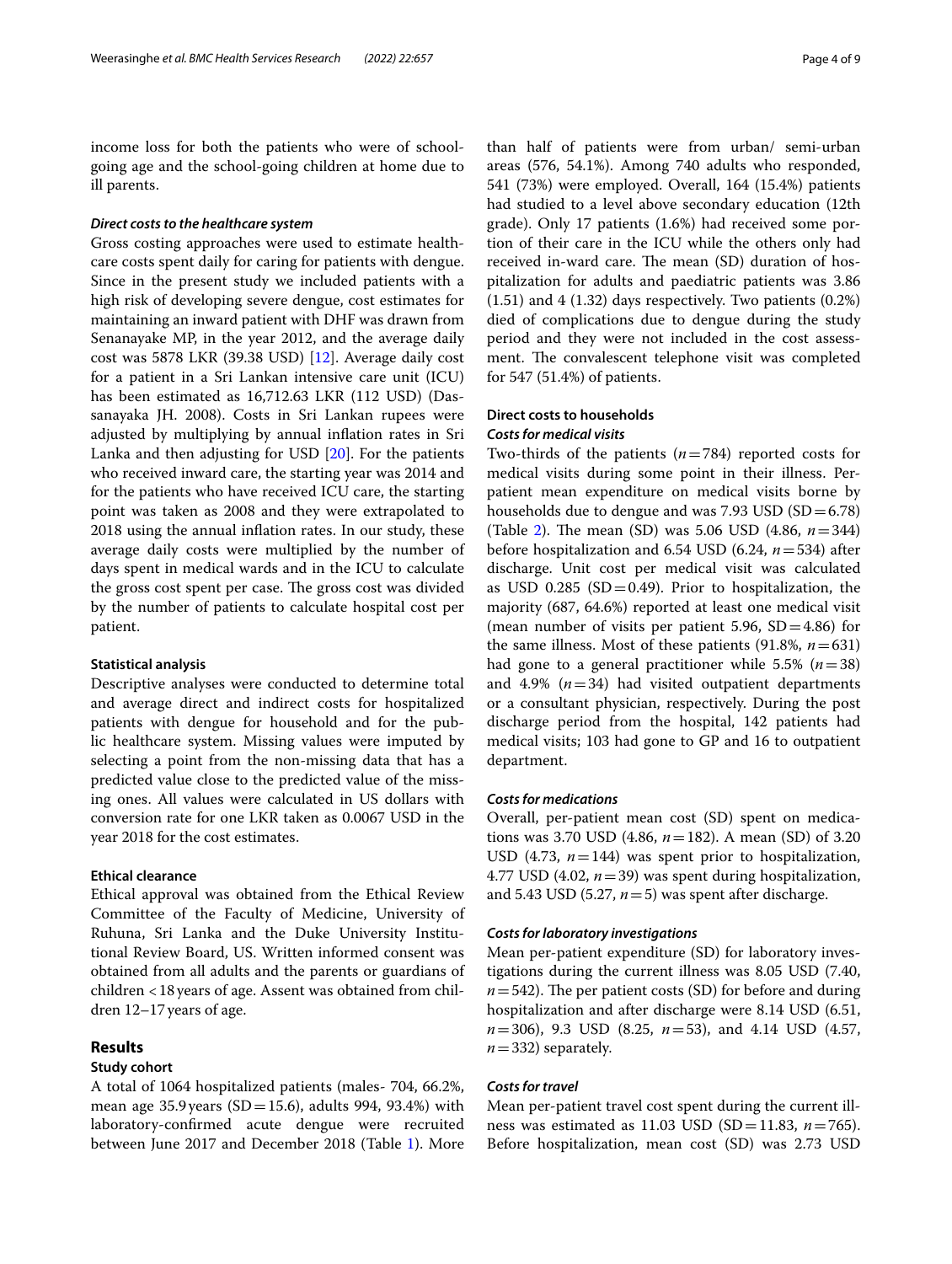<span id="page-4-0"></span>**Table 1** Demographic characteristics of patients admitted to public hospital with laboratory-confrmed acute dengue, Southern Province, Sri Lanka, 2017–2018

| Characteristic.                                                  | Number or mean | Percentage<br>(%) or SD |
|------------------------------------------------------------------|----------------|-------------------------|
| Male gender                                                      | 704            | 66.2                    |
| Adults ( $\geq$ 18 years)                                        | 994            | 93.4                    |
| Residence                                                        |                |                         |
| Urban/ semi-urban                                                | 576            | 54.1%                   |
| Rural                                                            | 454            | 42.7%                   |
| <b>Education level</b>                                           |                |                         |
| <o (10th="" grade)<="" l="" td=""><td>234</td><td>22.0%</td></o> | 234            | 22.0%                   |
| Up to A/L (12th grade)                                           | 645            | 60.6%                   |
| >A/L (12th grade)                                                | 164            | 15.4%                   |
| Number of patients managed solely in medical ward                | 1047           | 98.4%                   |
| Number of patients who received ICU care at some point           | 17             | 1.6%                    |
| Number of days spent in medical ward                             | Mean 5.01 days |                         |
| Number of days spent in ICU                                      | Mean 4 days    |                         |
| Occupation (adults $\geq$ 18 years)                              |                |                         |
| Merchant/ shop/ office worker                                    | 160            | 16.1%                   |
| Outdoor labourer                                                 | 88             | 8.8                     |
| Indoor labourer                                                  | 57             | 5.7%                    |
| Construction worker                                              | 28             | 2.8%                    |
| School-university worker                                         | 26             | 2.6%                    |
| Factory worker                                                   | 23             | 2.3%                    |
| Farmer                                                           | 12             | 1.2%                    |
| Other                                                            | 147            | 14.8%                   |
| Housewife                                                        | 114            | 11.5%                   |
| Retired / Unemployed                                             | 85             | 8.6%                    |
| Not responded                                                    | 254            | 25.6%                   |

*ICU* Intensive care unit, *O/L* Ordinary level examination, *A/L* Advanced level examination

<span id="page-4-1"></span>**Table 2** Direct costs spent by the households on patients hospitalized with laboratory-confirmed acute dengue, in Southern Province, Sri Lanka, 2017–2018

| Type of cost                      |                                         | Time period in relation<br>to hospitalization           | Mean cost per<br>patient (USD)                                | <b>Overall mean cost</b><br>per patient (USD) |
|-----------------------------------|-----------------------------------------|---------------------------------------------------------|---------------------------------------------------------------|-----------------------------------------------|
| Direct medical costs              | Medical visits<br>$(n=784)$             | Before $(n=344)$                                        | $5.06$ (SD = 4.86)                                            |                                               |
|                                   |                                         | After $(n=534)$                                         | $6.54$ (SD = 6.24)                                            | $7.93$ (SD = 6.78)                            |
|                                   | Medications ( $n = 182$ )               | Before $(n=144)$<br>During ( $n = 39$ )                 | $3.20(SD = 4.73)$<br>$4.77(SD = 4.02)$                        |                                               |
|                                   |                                         | After $(n=5)$                                           | $5.43$ (SD = 5.27)                                            | $3.70$ (SD = 4.86)                            |
|                                   | Laboratory investigations ( $n = 542$ ) | Before $(n=306)$<br>During $(n=53)$                     | $8.14(SD = 6.51)$<br>$9.30(SD = 8.25)$                        |                                               |
|                                   |                                         | After $(n=332)$                                         | $4.14(SD = 4.57)$                                             | $8.05$ (SD = 7.40)                            |
| Overall direct medical cost       |                                         |                                                         |                                                               | $8.77(SD = 8.40)$                             |
| Direct non-medical costs          | Travel for medical care ( $n = 765$ )   | Before $(n=252)$<br>During $(n=631)$<br>After $(n=530)$ | $2.73$ (SD = 3.85)<br>$6.85(SD = 8.92)$<br>$6.54$ (SD = 6.24) | $11.03$ (SD = 11.83)                          |
| Overall direct non-medical cost   |                                         |                                                         |                                                               | $11.03$ (SD = 11.83)                          |
| Overall direct cost ( $n = 833$ ) |                                         |                                                         |                                                               | $16.29$ (SD = 14.02)                          |

*n* number of participants who have responded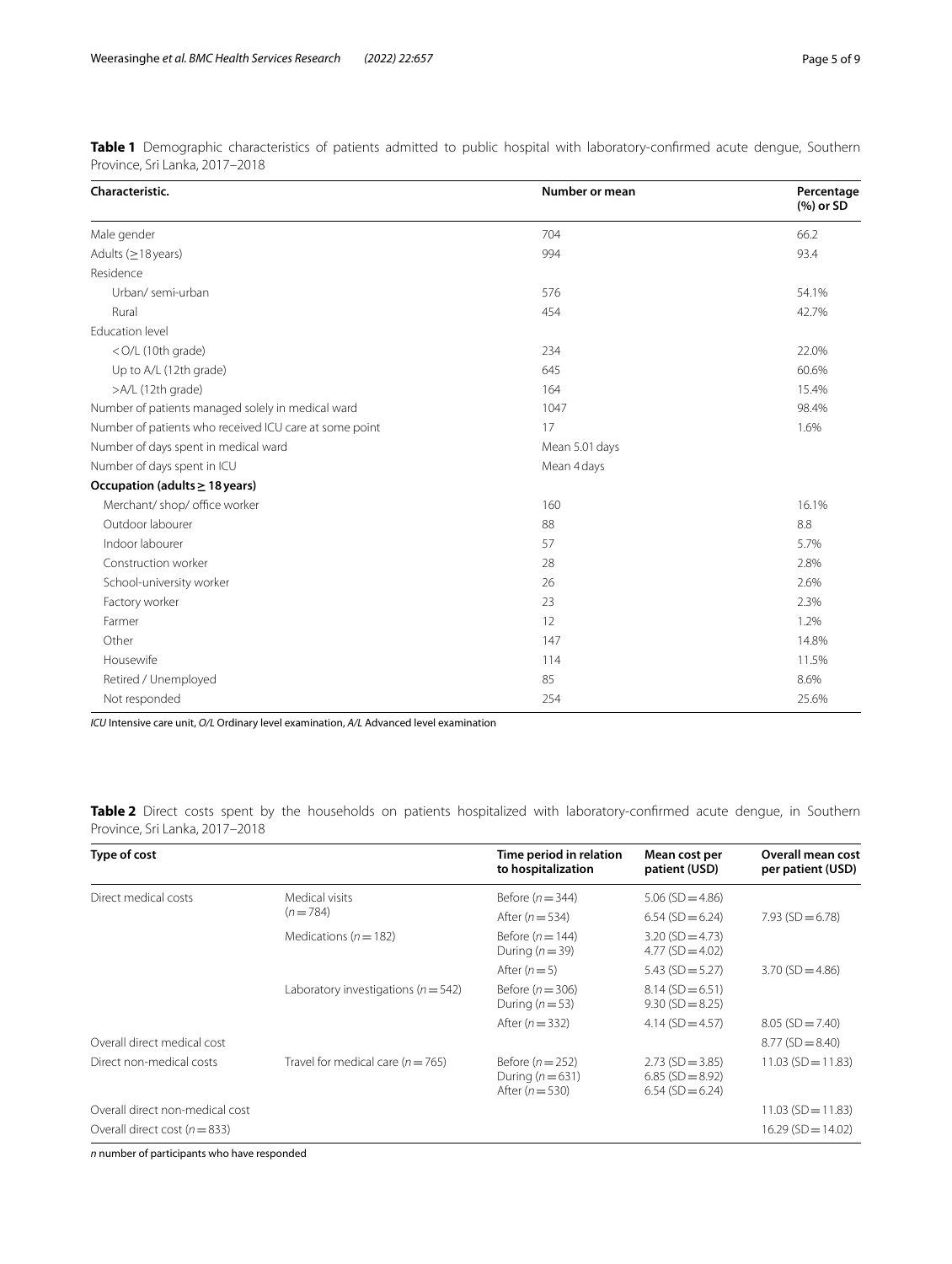(3.85,  $n = 252$ ), during hospitalization it was 6.85 USD  $(8.92, n=630)$  for the family members to visit a patient, and following discharge it was 6.54 USD (6.24, *n*=529). Unit cost for transportation was calculated as USD 1.35  $(SD=1.03)$ .

#### **Overall direct costs to households**

Mean (SD) of direct medical costs borne by households was 8.73 USD (8.33) for adults and 9.44 USD (9.56) for children. Mean (SD) of direct non-medical costs borne by households was 17.01 USD (14.63) for adults and 15.16 USD (9.76) for children.

Overall, mean (SD) per-capita direct medical cost was USD 8.77  $(SD = 8.40)$  and per-capita direct non-medical cost was USD 11.03 (SD=11.83).

Overall direct medical and non-medical cost for adults was 16.42 (14.23) and for children that was 14.30 (10.15).

Overall, mean (SD) individual per-capita direct costs for the current episode of dengue infection was USD 16.29 (14.02, *n*=833), which is 3.97% of the per-capita monthly income.

#### **Indirect costs to household**

# *Indirect costs due to missed work days*

Almost two-thirds of the adult patients of the study cohort were employed  $(n=670/994, 67.4%)$  and most of them  $(n=524, 78.2%)$  reported missed work days for the dengue illness. On average, mean number of working days missed due to the current illness was 21.51  $(SD = 41.71)$ . Mean duration  $(SD)$  of 4.66 days (3.35) missed before hospital admission. Mean duration of hospitalization of adults and thus missed work days due to hospitalization was 4.65 days (1.51). Most adults (401/ 513, 78.2%) reported missing work days following hospital discharge with a mean number of 22.76 days,  $(49.43)$  $(49.43)$  (Table 3). For caregivers, mean of 2.86 days (2.42) of work was missed during the hospital admission and 4.33 days (3.54) following discharge. Overall, caregivers have missed mean number of 2.91 working days (2.47). When considering both the adult patients and caregivers, mean number of missed work days was  $22.27$  (SD = 41.74).

Mean per capita loss of income due to loss of working days before hospitalization was calculated as 63.6 USD for adult patients. During the hospitalized period and the post-discharge period, mean income losses were calculated as 102.50 USD and 369.72 USD when considering both adult patients and caregivers.

Mean loss of income of the household due to hospitalized adult patients and caregivers were 293.61 USD and 39.72 USD respectively.

Overall, mean income loss due to missed work days attributable to the current episode of dengue was calculated as 303.99 USD (SD = 569.77), resulting in  $6.18\%$ reduction of annual household income.

#### **Indirect costs due to missed school days**

Among 70 children, 57 (35.1%) were of school-going age and 20 had reported missed school days before admission with a mean of  $4.68 \text{ days}$  (SD = 5.92,  $n = 20$ ). Mean days of school missed during hospitalization was 5.7 days  $(SD = 5.92, n = 20)$  for patients and it was 3.05 days  $(SD=2.76, n=29)$  for the children of patients. Out of 34 children who completed a convalescent telephone encounter, 17 (50.0%) had missed school after discharge with a mean of  $13.83 \text{ days}$  (SD = 8.25) and that was 1 day (SD = 8.25,  $n=44$ ) for children of patients (Table [3\)](#page-5-0). Among school-going children, the mean number of school days missed due to the present episode of dengue was  $10.88$  (SD=10.97). Per capita future annual income of the afected child was estimated to be decreased by 0.44%.

Both the direct and indirect household costs of a hospitalized patient with acute dengue is calculated as 316.51 (SD=571.04) USD. and accounted for 77.29% of monthly household income and that was 6.44% of percapita annual income.

<span id="page-5-0"></span>**Table 3** Indirect costs to households on patients hospitalized with laboratory-confrmed acute dengue, in Southern Province, Sri Lanka, 2017–2018

| Type of cost   |                    |                 | Missed work days (SD) /<br>Missed school days (SD) of<br>patients | Missed work days (SD)/<br>Missed school days (SD)<br>of caregivers | Mean income<br>loss (in USD) |
|----------------|--------------------|-----------------|-------------------------------------------------------------------|--------------------------------------------------------------------|------------------------------|
| Indirect costs | Missed work days   | Before          | 4.66(3.35)                                                        |                                                                    | 63.6                         |
|                |                    | During          | 4.65(1.51)                                                        | 2.86(2.42)                                                         | 102.5                        |
|                |                    | After           | 22.76 (49.43)                                                     | 4.33(3.54)                                                         | 369.72                       |
|                |                    | Overall         | 21.51 (41.71)                                                     | 2.91(2.47)                                                         | 303.99                       |
|                | Missed school days | Before $(n=20)$ | 4.68(5.92)                                                        |                                                                    |                              |
|                |                    | During $(n=20)$ | 5.7(5.92)                                                         | 3.05(2.76)                                                         |                              |
|                |                    | After $(n=17)$  | 13.83 (8.25)                                                      | 1(8.25)                                                            |                              |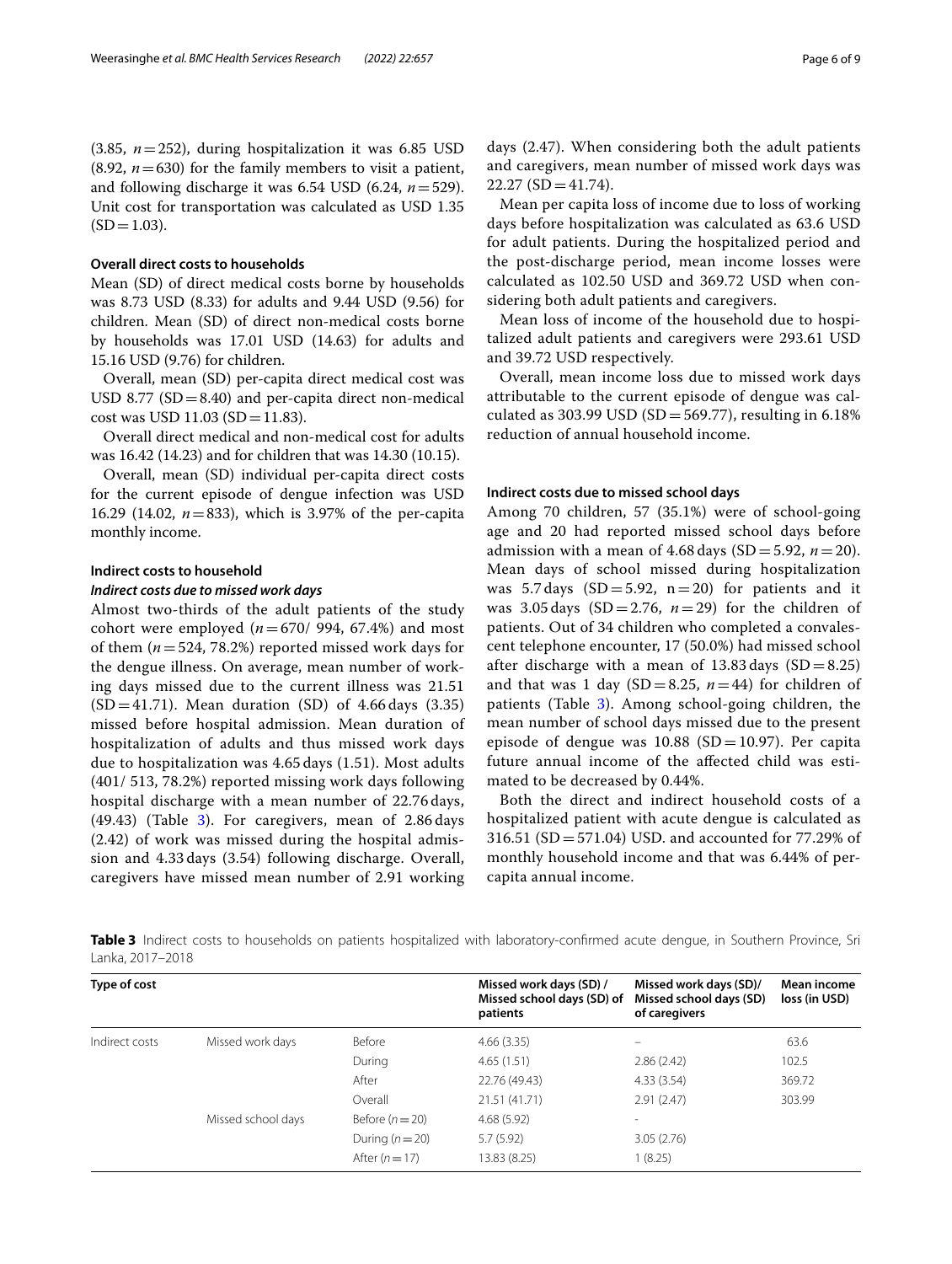#### **Direct costs borne by the hospital**

Total cost borne by the hospital to care for inward patients was 236,254.60 USD and to care for ICU patients that was 12,468.97 USD. Total cost borne by the hospital to care for adult patients was 236,031.46 USD and to care for paediatric patients that was 16,303.31 USD. Per capita direct cost borne by the healthcare system for inward patient with dengue was 225.65 USD and the per capita direct expenditure for an ICU patient with dengue was 733.46 USD. Direct medical costs borne by the public healthcare system per hospitalized patient with dengue was 233.76 USD.

# **Discussion**

This study provides data on the economic burden of dengue, based on direct and indirect costs borne by households of patients ill enough to be hospitalized and the government healthcare system. This is the first attempt to assess the economic burden of dengue in the Southern Province of Sri Lanka including both adult and paediatric patients. Our data emphasize the importance of correctly identifying patients requiring hospitalization versus those who can be managed as outpatients. The results show that direct medical costs borne by the public healthcare system is much higher compared to direct costs borne by the household. Per capita direct hospital cost is 14 times the per capita direct household cost in 2017/2018. Both direct and indirect household costs accounted for 77.29% of the monthly household income of patients, with indirect costs comprising 71.69%. Missed school days in children is also an important component of indirect cost of household, afecting the future income loss of afected children by 0.44% per annum.

A study involving paediatric patients receiving inward care from Colombo district has estimated hospitalization cost as 71 USD per patient, which is about one third of the cost estimated by our study. The reason for this could be the inclusion of patients receiving ICU care in our study [\[21](#page-8-12)].

In our study, the average fnancial loss per family accounted for almost half of the monthly income. These findings are similar to results from other studies. In 2001 in Thailand, the average financial loss per family was above two-thirds of the net household income [[22\]](#page-8-13). However, previous data from Sri Lanka show that loss of income due to admitted cases of paediatric dengue accounted for only 20–35% of monthly household income  $[13]$  $[13]$ . The difference in results from our study may be due to the enrollment of both adults and children in our study. Our results highlight the need for public health officials and policy makers nationwide to implement interventions to decrease the national burden of dengue. High costs incurred by the public healthcare system and the indirect economic impact on the household are among the main factors for the above recommendation. We found that direct costs of households mainly were due to travelling, medical visits and performing laboratory investigations, but accounted for a smaller percentage of overall economic impact. We also found that there was high utilization of healthcare services prior to admission. The percentage of patients who received medical care prior to hospital admission (64.6%) was almost comparable to a prior Sri Lankan study of cost analysis in dengue (70%) by Fernando ES, 2021 [[13\]](#page-8-4).

Our results showed that most costs for the hospitalized patients with acute dengue illness were borne by the healthcare system. Although we used estimates from other studies to determine the direct cost to the hospital, the estimates we used are similar to the earliest reported cost analysis of dengue in Sri Lanka including only paediatric patients in a frontline public hospital by (Senanayake MP, 2014)  $[12]$  $[12]$ . The contribution by the healthcare system to the total direct cost per case was 84% in each instance. In a public healthcare system such as in Sri Lanka, careful allocation of resources for an endemic illness such as dengue is required and again highlights the need for improved control activities to reduce the burden of disease.

One possibility for reducing the high direct costs incurred by the public healthcare system could be to minimize unnecessary hospitalizations due to dengue. During the dengue epidemic season, the public healthcare system is often overwhelmed by the number of patients admitted for dengue monitoring. Developing and implementing a triaging system, such that patients who can be managed as outpatients versus those who need to be in a hospital, may help reduce costs to the healthcare system. In addition, strengthening and reorganizing the structure of the primary healthcare system of the country may increase the number of patients who can be managed safely in the community. General practitioners' care could be modifed to ensure close follow up of outpatients with dengue. In this way, the confdence of patients in their care may be boosted and expenditures on the private sector healthcare prior to hospital admission may be minimized. Such changes would ease the charges borne by patients and the household on medical visits, which accounted for most of the direct medical costs of the household.

The strengths of our study include the careful identifcation of patients with acute dengue based on clinical and laboratory criteria. In addition, while most of the other cost-of-illness studies have stated only direct costs, our study also addressed indirect costs borne by the households of patients. Economic costs due to dengue in the Southern Province of Sri Lanka, which is only second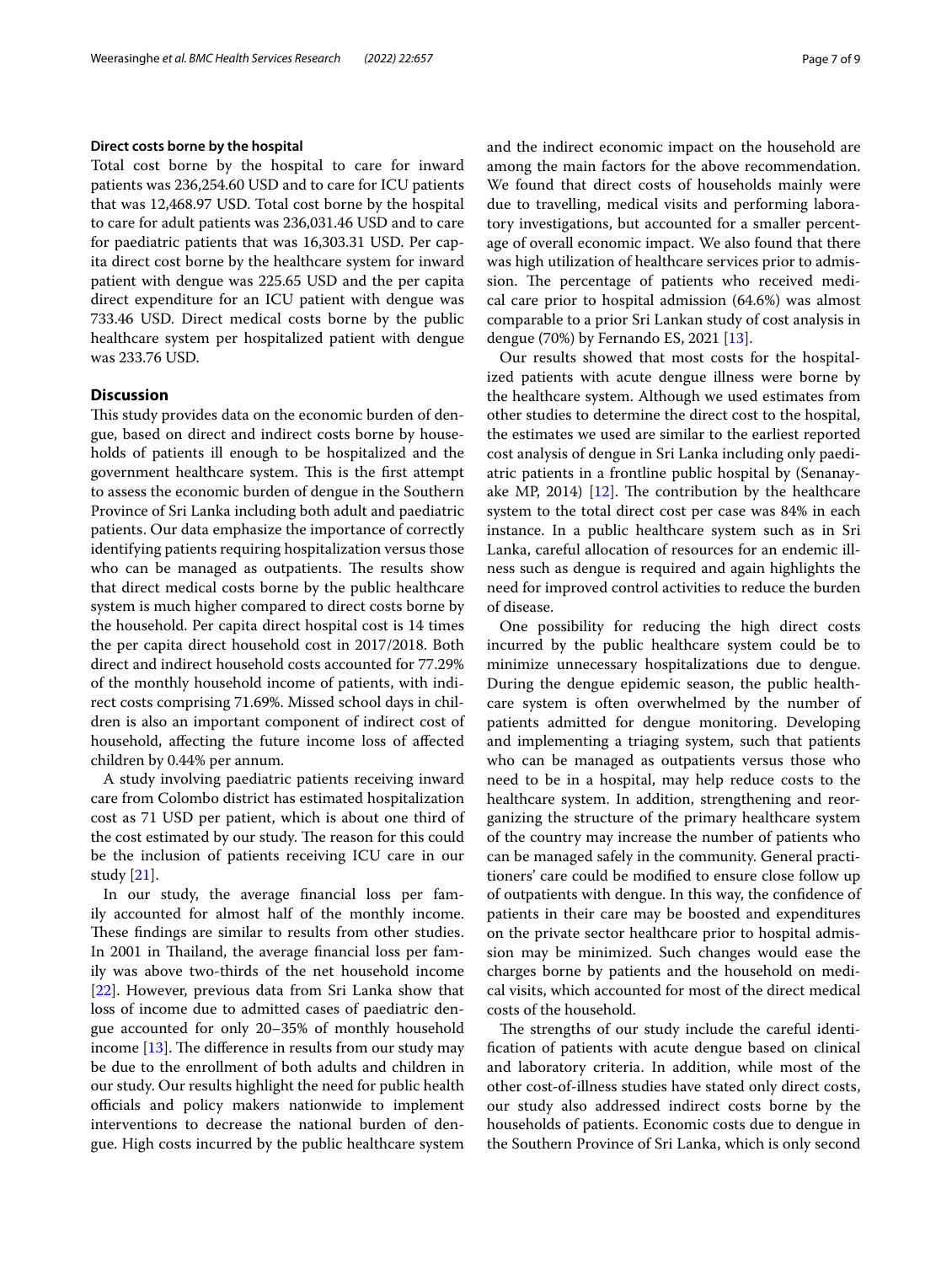to the Western Province in the prevalence of dengue infection, were evaluated for the frst time by this study. In addition, our study included both adult and paediatric patients, while prior studies in Sri Lanka have mostly focused on pediatric patients.

A few limitations must be noted. Recall bias of patients and their care givers on estimating costs borne by them from the beginning of the illness may have resulted in inaccuracies. In addition, we used gross costing approaches with infation based on previous studies to assess the per-day hospital cost to manage a patient with dengue in ward and in ICU, which may not refect actual expenses and individual variations. This limitation would under-estimate the economic burden due to dengue, since the costs incurred by non-hospitalized patients and the private hospitals are not included. Finally, we assumed that all days lost from work would result in economic losses to the household, which may not be the case in instances where subjects were receiving paid sick leave. Altogether, 47% of the households of Sri Lanka are receiving wages daily- or weekly basis and most likely they are not entitled for paid sick leave  $[23]$  $[23]$  $[23]$ . This limitation would over-estimate the indirect cost to households due to dengue.

### **Conclusions**

In conclusion, we found that cases of dengue requiring hospitalization had a substantial economic burden on direct healthcare costs and indirect household costs. Sri Lanka, being endemic for dengue, is vulnerable to negative economic impacts from dengue, highlighting the need for strengthened dengue control activities and improved use of hospital-based resources for care.

#### **Abbreviations**

DF: dengue fever; DHF: dengue haemorrhagic fever; THK: Teaching Hospital Karapitiya; WHO: World Health Organization.

#### **Acknowledgements**

Authors would like to acknowledge all the parties including patients, research assistants and laboratory technicians who helped to complete this study.

#### **Authors' contributions**

NPW - conceptualization, supervising laboratory investigations, writing the original draft of the manuscript, and editing the manuscript. CKB - conceptualization, funding acquisition, study supervision, writing the original draft of the manuscript, and editing the manuscript. IVD - conceptualization, study supervision, and editing and reviewing the manuscript. WMDGBW, BPN, and ADD - supervising laboratory investigations and editing and reviewing the manuscript. NJD study supervision and editing and reviewing the manuscript. MRPK- conceptualization, funding acquisition, study administration and reviewing and editing the manuscript. MP and HAU - study administration and reviewing and editing the manuscript. TS - data curation and analysis and reviewing and editing the manuscript. TO and CWW - conceptualization and reviewing and editing the manuscript. LGT - conceptualization, funding acquisition, study supervision, and reviewing and editing the manuscript. ADSN - conceptualization, funding acquisition, study supervision, and writing and editing the manuscript. All authors read and approved the fnal manuscript.

#### **Funding**

National Science Foundation of Sri Lanka is acknowledged for providing fnancial assistance. Research grant number RPHS2016/ D04.

#### **Availability of data and materials**

The datasets generated and/or analysed during the current study are not publicly available due to the restrictions around patient confdentiality as per the ethical review committees. However, data may be available from the corresponding author on reasonable request, if the ethical review committees approve the release of such data.

## **Declarations**

#### **Ethics approval and consent to participate**

Ethical approval was obtained from the Ethical Review Committee of the Faculty of Medicine, University of Ruhuna, Sri Lanka and the Duke University Institutional Review Board, US. Written informed consent was obtained from all adults and the parents or guardians of children <18 years of age. Assent was obtained from children 12–17 years of age. All methods were performed in accordance with the relevant guidelines and regulations of the ethical committees of the above institutions.

#### **Consent for publication**

Not applicable.

#### **Competing interests**

The authors declare that they have no competing interests.

#### **Author details**

<sup>1</sup> Department of Microbiology, Faculty of Medicine, University of Ruhuna, Galle, Sri Lanka. <sup>2</sup> Duke-Ruhuna Collaborative Research Centre, Faculty of Medicine, University of Ruhuna, Galle, Sri Lanka. <sup>3</sup>Duke Global Health Institute, Durham, NC, USA. 4 Department of Medicine, Faculty of Medicine, University of Ruhuna, Galle, Sri Lanka. <sup>5</sup> Department of Pediatrics, Faculty of Medicine, University of Ruhuna, Galle, Sri Lanka. <sup>6</sup>Institute for Medical Research, Durham, NC, USA.<br><sup>7</sup>Toaching Hospital Karapitiva, Gallo, Sri Lanka, <sup>8</sup>Faculty of Modicing, Goneral Teaching Hospital, Karapitiya, Galle, Sri Lanka. <sup>8</sup>Faculty of Medicine, General Sir John Kotelawala Defence University, Ratmalana, Sri Lanka. <sup>9</sup> Department of Family Medicine and Community Health, Duke University, Durham, NC, USA. <sup>10</sup>Department of Medicine, Duke University, Durham, NC, USA.

Received: 13 December 2021 Accepted: 4 May 2022 Published online: 16 May 2022

#### **References**

- <span id="page-7-0"></span>1. Murray NE, Quam MB, Wilder-Smith A. Epidemiology of dengue: past, present and future prospects. Clin Epidemiol. 2013;5:299–309.
- <span id="page-7-1"></span>2. World Health Organization. Dengue and Severe dengue 2021 [Available from: [https://www.who.int/news-room/fact-sheets/detail/](https://www.who.int/news-room/fact-sheets/detail/dengue-and-severe-dengue) [dengue-and-severe-dengue](https://www.who.int/news-room/fact-sheets/detail/dengue-and-severe-dengue). Accessed Aug 2021.
- <span id="page-7-2"></span>3. Sirisena PD, Noordeen F. Evolution of dengue in Sri Lanka-changes in the virus, vector, and climate. Int J Infect Dis. 2014;19:6–12.
- <span id="page-7-3"></span>4. Bodinayake CK, Tillekeratne LG, Nagahawatte A, Devasiri V, Kodikara Arachichi W, Strouse JJ, et al. Emergence of epidemic Dengue-1 virus in the Southern Province of Sri Lanka. PLoS Negl Trop Dis. 2016;10(10):e0004995.
- <span id="page-7-4"></span>5. Tissera HA, Jayamanne BDW, Raut R, Janaki SMD, Tozan Y, Samaraweera PC, et al. Severe dengue epidemic, Sri Lanka, 2017. Emerg Infect Dis. 2020;26(4):682–91.
- <span id="page-7-5"></span>6. Tozan Y, Ratanawong P, Sewe MO, Wilder-Smith A, Kittayapong P. Household costs of hospitalized dengue illness in semi-rural Thailand. PLoS Negl Trop Dis. 2017;11(9):e0005961.
- <span id="page-7-6"></span>7. Sher CY, Wong HT, Lin YC. The impact of dengue on Economic Growth. The case of Southern Thaiwan. Int J Environ Res Public Health. 2020;17(3):75. [https://doi.org/10.3390/ijerph17030750.](https://doi.org/10.3390/ijerph17030750)
- <span id="page-7-7"></span>8. Castro Rodriguez R, Galera-Gelvez K, Lopez Yescas JG, Rueda-Gallardo JA. Costs of dengue to the health system and individuals in Colombia from 2010 to 2012. Am J Trop Med Hyg. 2015;92(4):709–14.